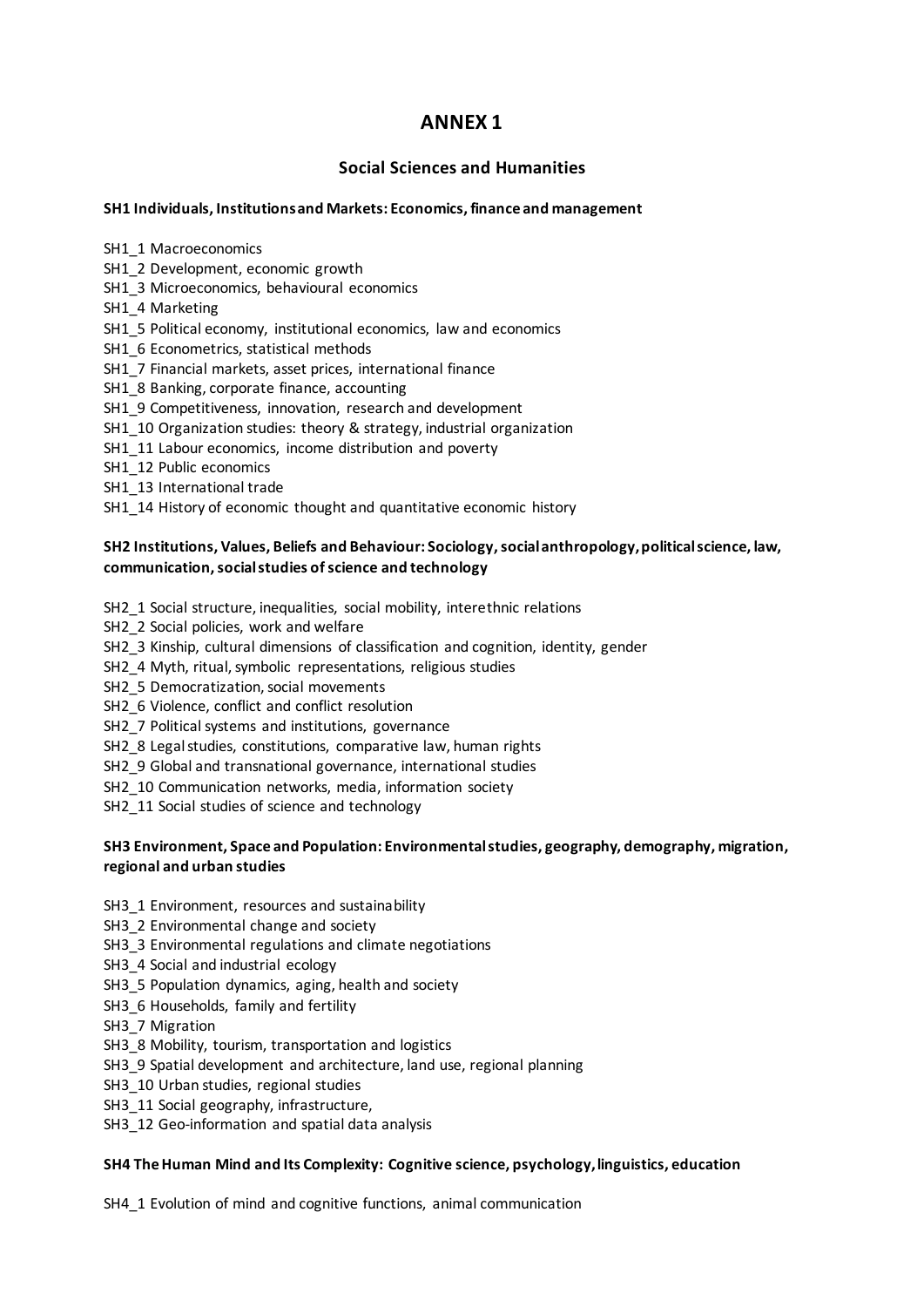SH4\_2 Human life-span development

SH4\_3 Neuropsychology

SH4\_4 Cognitive and experimental psychology: perception, action, and higher cognitive processes

SH4\_5 Social and clinical psychology

SH4\_6 Linguistics: formal, cognitive, functional and computational linguistics

SH4\_7 Linguistics: typological, historical and comparative linguistics

SH4\_8 Psycholinguistics and neurolinguistics: acquisition and knowledge of language, language pathologies

SH4\_9 Use of language: pragmatics, sociolinguistics, discourse analysis, second language teaching and learning, lexicography, terminology

SH4\_10 Philosophy of mind, epistemology and logic

SH4\_11 Education: systems and institutions, teaching and learning

Environmental studies, geography,

demography, migration, regional and urban studies

#### **SH5 Cultures and Cultural Production: Literature and philosophy, visual and performing arts, music, cultural and comparative studies**

SH5\_1 Classics, ancient Greek and Latin literature and art

- SH5\_2 History of literature
- SH5\_3 Literary theory and comparative literature, literary styles
- SH5\_4 Textual philology, palaeography and epigraphy
- SH5\_5 Visual arts, performing arts, design
- SH5\_6 Philosophy, history of philosophy
- SH5\_7 Museums and exhibitions
- SH5\_8 Music and musicology, history of music
- SH5\_9 History of art and architecture
- SH5\_10 Cultural studies, cultural diversity
- SH5\_11 Cultural heritage, cultural memory

#### **SH6 The Study of the Human Past: Archaeology, history and memory**

- SH6\_1 Archaeology, archaeometry, landscape archaeology
- SH6\_2 Prehistory and protohistory
- SH6\_3 Ancient history
- SH6\_4 Medieval history
- SH6\_5 Early modern history
- SH6\_6 Modern and contemporary history
- SH6\_7 Colonial and post-colonial history, global and transnational history, entangled histories
- SH6\_8 Social and economic history
- SH6\_9 gender history
- SH6\_10 History of ideas, intellectual history, history of sciences and techniques
- SH6\_11 Cultural history, history of collective identities and memories
- SH6\_12 Historiography, theory and methods of history

# **Physical Sciences and Engineering**

## **PE1 Mathematics: All areas of mathematics, pure and applied, plus mathematical foundations of computer science, mathematical physics and statistics**

PE1\_1 Logic and foundations PE1\_2 Algebra PE1\_3 Number theory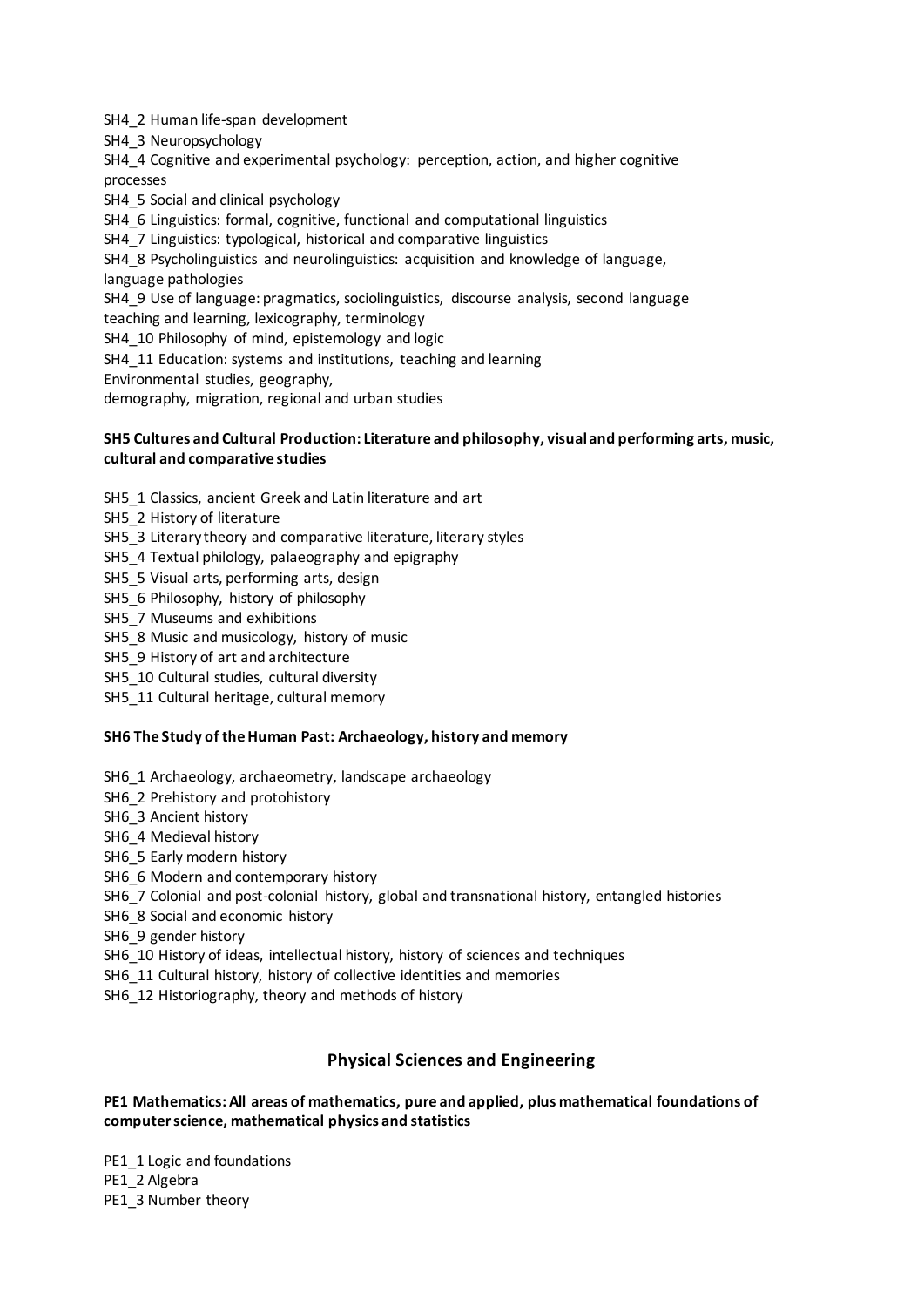PE1\_4 Algebraic and complex geometry

- PE1\_5 Geometry
- PE1\_6 Topology
- PE1\_7 Lie groups, Lie algebras
- PE1\_8 Analysis
- PE1\_9 Operator algebras and functional analysis
- PE1\_10 ODE and dynamical systems
- PE1\_11 Theoretical aspects of partial differential equations
- PE1\_12 Mathematical physics
- PE1\_13 Probability
- PE1\_14 Statistics
- PE1\_15 Discrete mathematics and combinatorics
- PE1\_16 Mathematical aspects of computer science
- PE1\_17 Numerical analysis
- PE1\_18 Scientific computing and data processing
- PE1\_19 Control theory and optimization
- PE1\_20 Application of mathematics in sciences
- PE1\_21 Application of mathematics in industry and society

## **PE2 Fundamental Constituents of Matter: Particle, nuclear, plasma, atomic,molecular, gas, and optical physics**

- PE2\_1 Fundamental interactions and fields
- PE2\_2 Particle physics
- PE2\_3 Nuclear physics
- PE2\_4 Nuclear astrophysics
- PE2\_5 Gas and plasma physics
- PE2\_6 Electromagnetism
- PE2\_7 Atomic, molecular physics
- PE2\_8 Ultra-cold atoms and molecules
- PE2\_9 Optics, non-linear optics and nano-optics
- PE2\_10 Quantum optics and quantum information
- PE2\_11 Lasers, ultra-short lasers and laser physics
- PE2\_10 Quantum optics and quantum information
- PE2\_11 Lasers, ultra-short lasers and laser physics
- PE2\_12 Acoustics
- PE2\_13 Relativity
- PE2\_14 Thermodynamics
- PE2\_15 Non-linear physics
- PE2\_16 General physics
- PE2\_17 Metrology and measurement
- PE2\_18 Statistical physics (gases)

#### **PE3 Condensed Matter Physics: Structure, electronic properties, fluids, nanosciences, biophysics**

- PE3\_1 Structure of solids and liquids
- PE3\_2 Mechanical and acoustical properties of condensed matter, Lattice dynamics
- PE3\_3 Transport properties of condensed matter
- PE3\_4 Electronic properties of materials, surfaces, interfaces, nanostructures…
- PE3\_5 Semiconductors and insulators: material growth, physical properties
- PE3\_6 Macroscopic quantum phenomena: superconductivity, superfluidity...

PE3\_7 Spintronics

- PE3\_8 Magnetism and strongly correlated systems
- PE3\_9 Condensed matter beam interactions (photons, electrons…)
- PE3\_10 Nanophysics: nanoelectronics, nanophotonics, nanomagnetism,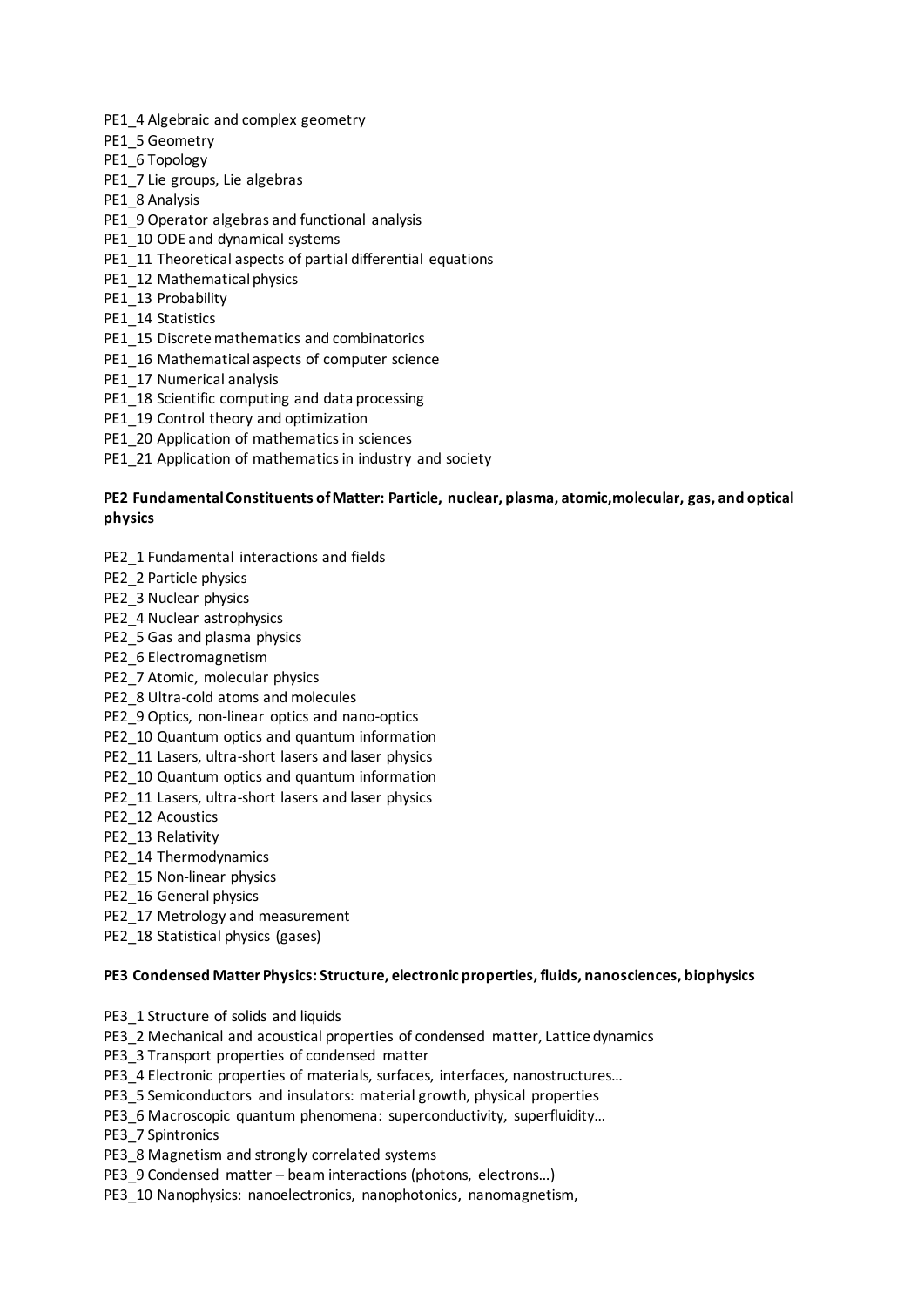nanoelectromechanics…

PE3\_12 Molecular electronics

PE3\_11 Mesoscopic physics

PE3\_13 Structure and dynamics of disordered systems: soft matter (gels, colloids, liquid crystals…), glasses, defects…

PE3\_14 Fluid dynamics (physics)

PE3\_15 Statistical physics: phase transitions, noise and fluctuations, models of complex systems…

PE3\_16 Physics of biological systems

## **PE4 Physical and Analytical Chemical Sciences: Analytical chemistry, chemical theory, physical chemistry/chemical physics**

PE4\_1 Physical chemistry

- PE4\_2 Spectroscopic\_and spectrometric techniques
- PE4\_3 Molecular architecture and Structure
- PE4\_4 Surface science and nanostructures
- PE4\_5 Analytical chemistry
- PE4\_6 Chemical physics
- PE4\_7 Chemical instrumentation
- PE4\_8 Electrochemistry, electrodialysis, microfluidics, sensors
- PE4\_9 Method development in chemistry
- PE4\_10 Heterogeneous catalysis
- PE4\_11 Physical chemistry of biological systems
- PE4\_12 Chemical reactions: mechanisms, dynamics, kinetics and catalytic reactions
- PE4\_13 Theoretical and computational chemistry
- PE4\_14 Radiation and Nuclear chemistry
- PE4\_15 Photochemistry
- PE4\_14 Radiation and Nuclear chemistry
- PE4\_15 Photochemistry
- PE4\_16 Corrosion
- PE4\_17 Characterization methods of materials
- PE4\_18 Environment chemistry

#### **PE5 Synthetic Chemistry and Materials: Materials synthesis, structure-properties relations, functional and advanced materials, molecular architecture, organic chemistry**

- PE5\_1 Structural properties of materials
- PE5\_2 Solid state materials
- PE5\_3 Surface modification
- PE5\_4 Thin films
- PE5\_5 Ionic liquids
- PE5\_6 New materials: oxides, alloys, composite, organic-inorganic hybrid, nanoparticles
- PE5\_7 Biomaterials synthesis
- PE5\_8 Intelligent materials self assembled materials
- PE5\_9 Coordination chemistry
- PE5\_10 Colloid chemistry
- PE5\_11 Biological chemistry
- PE5\_12 Chemistry of condensed matter
- PE5\_13 Homogeneous catalysis
- PE5\_14 Macromolecular chemistry
- PE5\_15 Polymer chemistry
- PE5\_16 Supramolecular chemistry
- PE5\_17 Organic chemistry
- PE5\_18 Molecular chemistry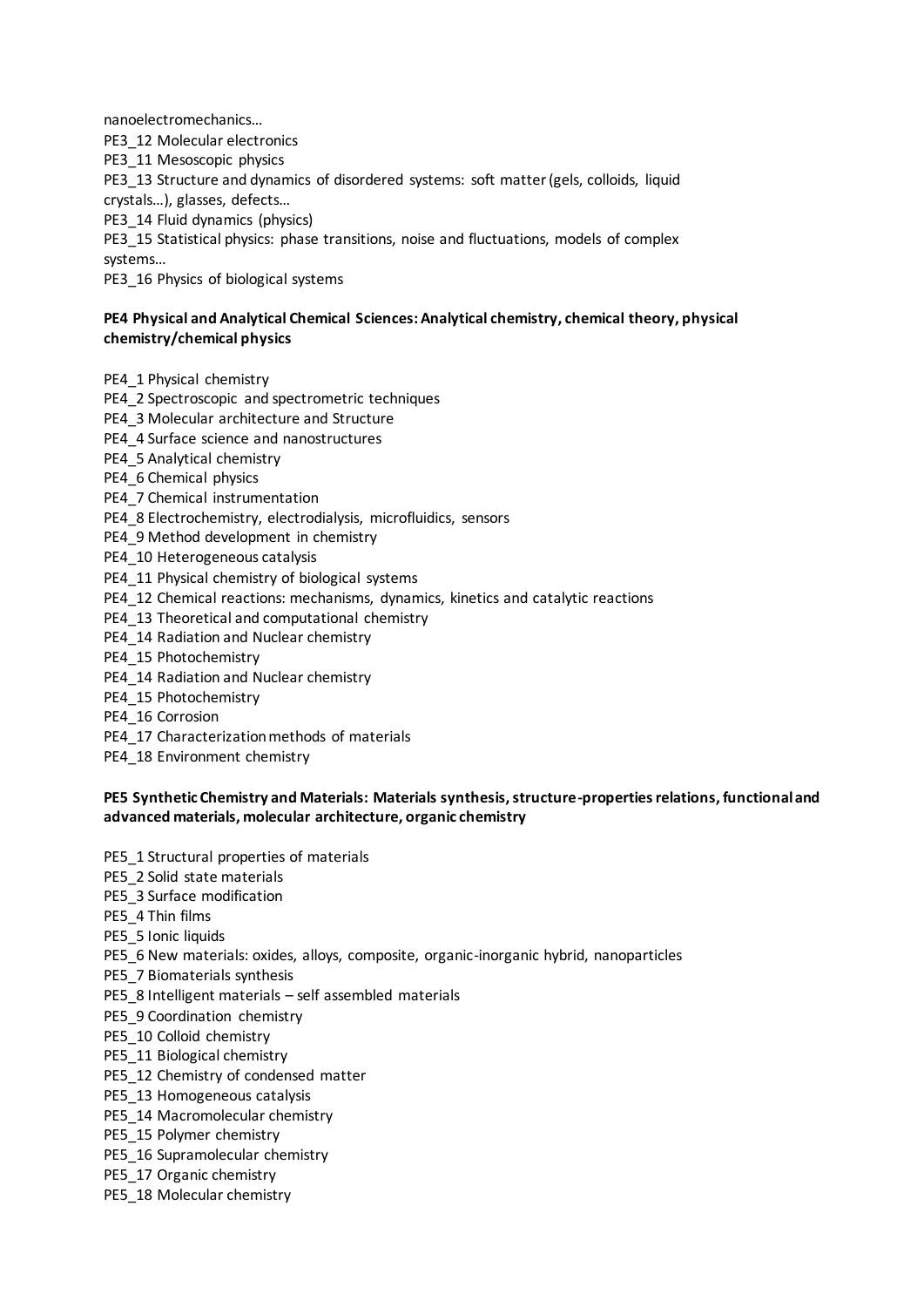PE5\_19 Combinatorial chemistry

## **PE6 Computer Science and Informatics: Informatics and information systems, computer science, scientific computing, intelligent systems**

PE6\_1 Computer architecture, pervasive computing, ubiquitous computing

PE6\_2 Computer systems, parallel/distributed systems, sensor networks, embedded systems, cyber-physical systems

PE6\_3 Software engineering, operating systems, computer languages

PE6\_4 Theoretical computer science, formal methods, and quantum computing

PE6\_5 Cryptology, security, privacy, quantum crypto

PE6\_6 Algorithms, distributed, parallel and network algorithms, algorithmic game theory

PE6\_7 Artificial intelligence, intelligent systems, multi agent systems

PE6\_8 Computer graphics, computer vision, multi media, computer games

PE6\_9 Human computer interaction and interface, visualization and natural language processing

PE6\_10 Web and information systems, database systems, information retrieval and digital libraries, data fusion

PE6\_11 Machine learning, statistical data processing and applications using signal processing (e.g. speech, image, video)

PE6\_12 Scientific computing, simulation and modelling tools

PE6\_13 Bioinformatics, biocomputing, and DNA and molecular computation

## **PE7 Systems and Communication Engineering: Electronic, communication, optical and systems engineering**

PE7\_1 Control engineering

PE7\_2 Electrical and electronic engineering: semiconductors, components, systems

PE7\_3 Simulation engineering and modelling

PE7\_4 Systems engineering, sensorics, actorics, automation

PE7\_5 Micro- and nanoelectronics, optoelectronics

PE7\_6 Communication technology, high-frequency technology

PE7\_7 Signal processing

PE7\_8 Networks (communication networks, sensor networks, networks of robots...)

PE7\_9 Man-machine-interfaces

PE7\_10 Robotics

#### **PE8 Products and Processes Engineering: Product design, process design and control, construction methods, civil engineering, energy systems, material engineering**

PE8\_1 Aerospace engineering

PE8\_2 Chemical engineering, technical chemistry

PE8\_3 Civil engineering, maritime/hydraulic engineering, geotechnics, waste treatment

PE8\_4 Computational engineering

PE8\_5 Fluid mechanics, hydraulic-, turbo-, and piston engines

PE8\_6 Energy systems (production, distribution, application)

PE8\_7 Micro (system) engineering

PE8\_8 Mechanical and manufacturing engineering (shaping, mounting, joining, separation)

PE8\_9 Materials engineering (biomaterials, metals, ceramics, polymers, composites…)

PE8\_10 Production technology, process engineering

- PE8\_11 Industrial design (product design, ergonomics, man-machine interfaces…)
- PE8\_12 Sustainable design (for recycling, for environment, eco-design)
- PE8\_13 Lightweight construction, textile technology
- PE8\_14 Industrial bioengineering

PE8\_15 Industrial biofuel production

PE8\_16 Architectural engineering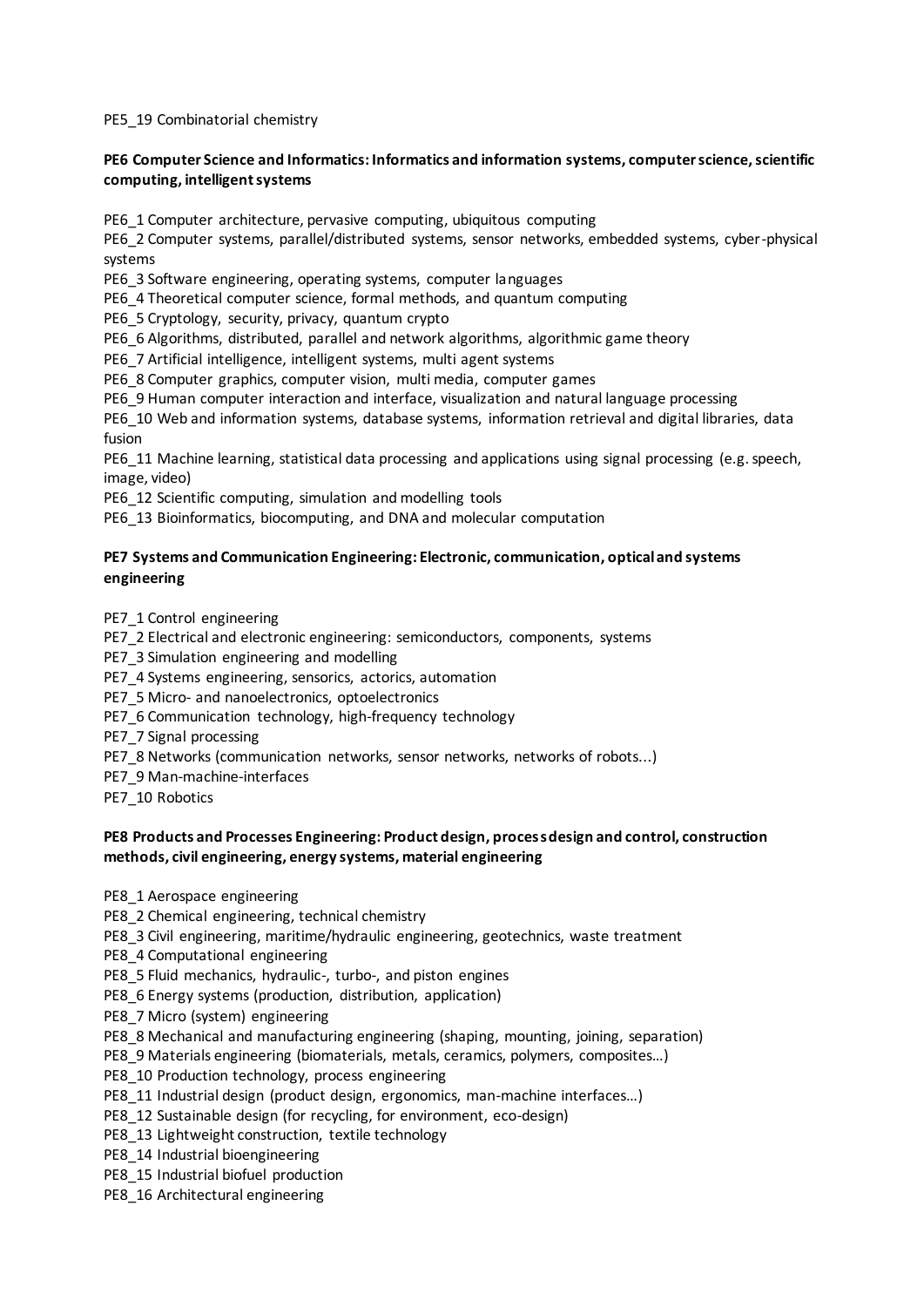#### **PE9 Universe Sciences: Astro-physics/chemistry/biology; solar system; stellar, galactic and extragalactic astronomy, planetary systems, cosmology, space science, instrumentation**

- PE9\_1 Solar and interplanetary physics
- PE9\_2 Planetary systems sciences
- PE9\_3 Interstellar medium
- PE9\_4 Formation of stars and planets
- PE9\_5 Astrobiology
- PE9\_6 Stars and stellar systems
- PE9\_7 The Galaxy
- PE9\_8 Formation and evolution of galaxies
- PE9\_9 Clusters of galaxies and large scale structures
- PE9\_10 High energy and particles astronomy X-rays, cosmic rays, gamma rays, neutrinos
- PE9\_11 Relativistic astrophysics
- PE9\_12 Dark matter, dark energy
- PE9\_13 Gravitational astronomy
- PE9\_14 Cosmology
- PE9\_15 Space Sciences
- PE9\_16 Very large data bases: archiving, handling and analysis
- PE9\_17 Instrumentation telescopes, detectors and techniques

## **PE10 Earth System Science: Physical geography, geology, geophysics, atmospheric sciences, oceanography, climatology, ecology, global environmental change, biogeochemical cycles, natural resources management**

- PE10\_1 Atmospheric chemistry, atmospheric composition, air pollution
- PE10\_2 Meteorology, atmospheric physics and dynamics
- PE10\_3 Climatology and climate change
- PE10\_4 Terrestrial ecology, land cover change
- PE10\_5 Geology, tectonics, volcanology
- PE10\_6 Paleoclimatology, paleoecology
- PE10\_7 Physics of earth's interior, seismology, volcanology
- PE10\_8 Oceanography (physical, chemical, biological, geological)
- PE10\_9 Biogeochemistry, biogeochemical cycles, environmental chemistry
- PE10\_10 Mineralogy, petrology, igneous petrology, metamorphic petrology
- PE10\_11 Geochemistry, crystal chemistry, isotope geochemistry, thermodynamics
- PE10\_12 Sedimentology, soil science, palaeontology, earth evolution
- PE10\_13 Physical geography
- PE10\_14 Earth observations from space/remote sensing
- PE10\_15 Geomagnetism, paleomagnetism
- PE10 16 Ozone, upper atmosphere, ionosphere
- PE10\_17 Hydrology, water and soil pollution
- PE10\_18 Cryosphere, dynamics of snow and ice cover, sea ice, permafrosts and ice sheets

#### **Life Sciences**

#### **LS1 Molecular and Structural Biology and Biochemistry: Molecular synthesis, modification and interaction, biochemistry, biophysics, structural biology, metabolism, signal transduction**

- LS1\_1 Molecular interactions
- LS1\_2 General biochemistry and metabolism
- LS1\_3 DNA synthesis, modification, repair, recombination and degradation
- LS1\_4 RNA synthesis, processing, modification and degradation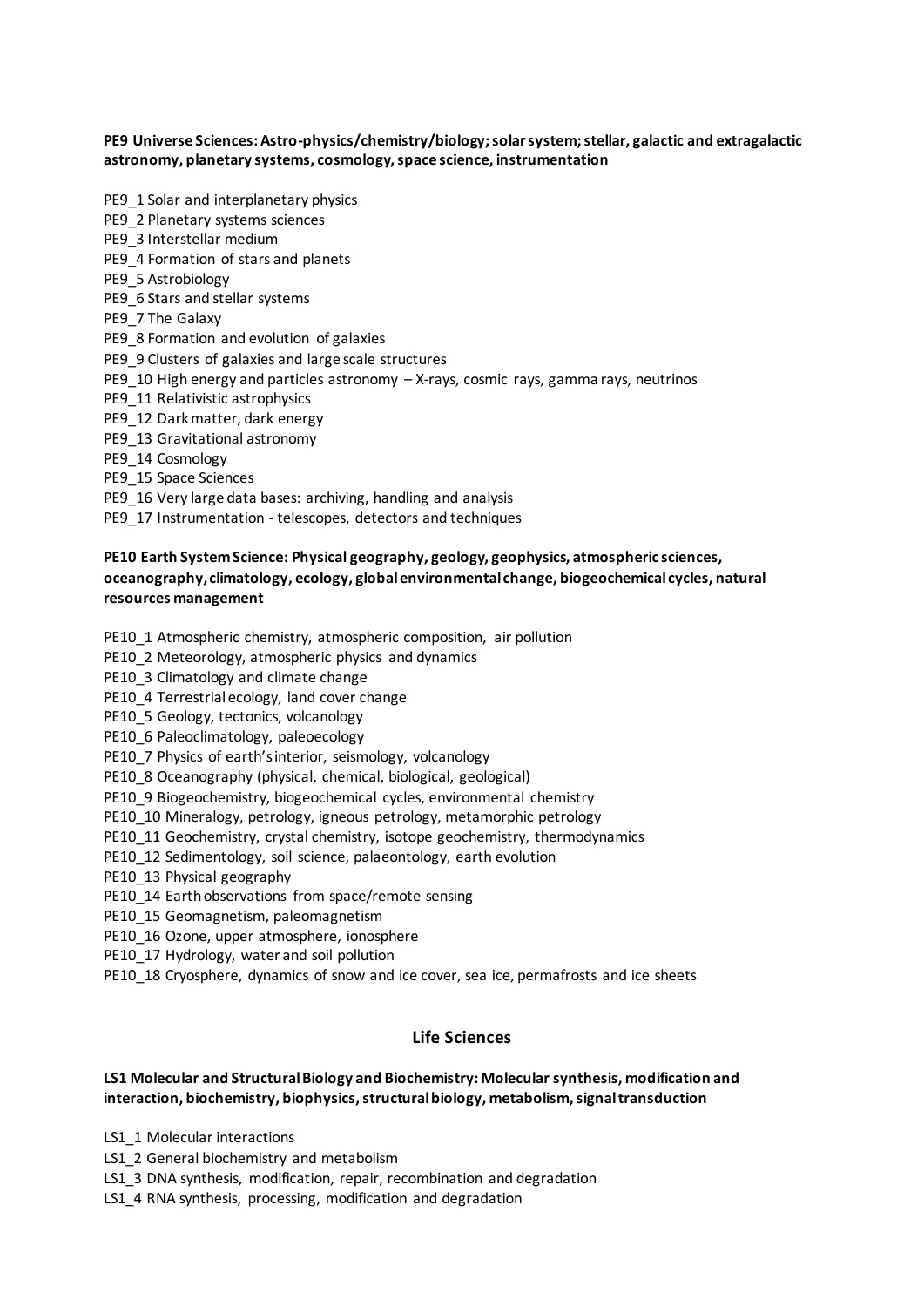- LS1\_5 Protein synthesis, modification and turnover
- LS1\_6 Lipid synthesis, modification and turnover
- LS1\_7 Carbohydrate synthesis, modification and turnover
- LS1\_8 Biophysics (e.g. transport mechanisms, bioenergetics, fluorescence)
- LS1\_9 Structural biology (crystallography and EM)
- LS1\_10 Structural biology (NMR)

LS1 11 Biochemistry and molecular mechanisms of signal transduction

## **LS2 Genetics, Genomics, Bioinformatics and Systems Biology: Molecular and population genetics, genomics, transcriptomics, proteomics, metabolomics, bioinformatics, computational biology, biostatistics, biological modelling and simulation, systems biology,genetic epidemiology**

- LS2\_1 Genomics, comparative genomics, functional genomics
- LS2\_2 Transcriptomics
- LS2\_3 Proteomics
- LS2 4 Metabolomics
- LS2\_5 Glycomics
- LS2\_6 Molecular genetics, reverse genetics and RNAi
- LS2 7 Quantitative genetics
- LS2 8 Epigenetics and gene regulation
- LS2\_9 Genetic epidemiology
- LS2\_10 Bioinformatics
- LS2\_11 Computational biology
- LS2\_12 Biostatistics
- LS2\_13 Systems biology
- LS2 14 Biological systems analysis, modelling and simulation

## **LS3 Cellular and Developmental Biology: Cell biology, cell physiology, signal transduction, organogenesis, developmental genetics, pattern formation in plants and animals, stem cell biology**

- LS3\_1 Morphology and functional imaging of cells
- LS3\_2 Cell biology and molecular transport mechanisms
- LS3 3 Cell cycle and division
- LS3\_4 Apoptosis
- LS3\_5 Cell differentiation, physiology and dynamics
- LS3\_6 Organelle biology
- LS3\_7 Cell signalling and cellular interactions
- LS3\_8 Signal transduction
- LS3\_9 Development, developmental genetics, pattern formation and embryology in animals
- LS3 10 Development, developmental genetics, pattern formation and embryology in plants
- LS3\_11 Cell genetics
- LS3\_12 Stem cell biology

#### **LS4 Physiology, Pathophysiology and Endocrinology: Organ physiology, pathophysiology, endocrinology, metabolism, ageing, tumorigenesis, cardiovascular disease, metabolic syndrome**

- LS4\_1 Organ physiology and pathophysiology
- LS4\_2 Comparative physiology and pathophysiology
- LS4\_3 Endocrinology
- LS4 4 Ageing
- LS4\_5 Metabolism, biological basis of metabolism related disorders
- LS4 6 Cancer and its biological basis
- LS4\_7 Cardiovascular diseases
- LS4\_8 Non-communicable diseases (except for neural/psychiatric, immunity-related, metabolism-related disorders, cancer and cardiovascular diseases)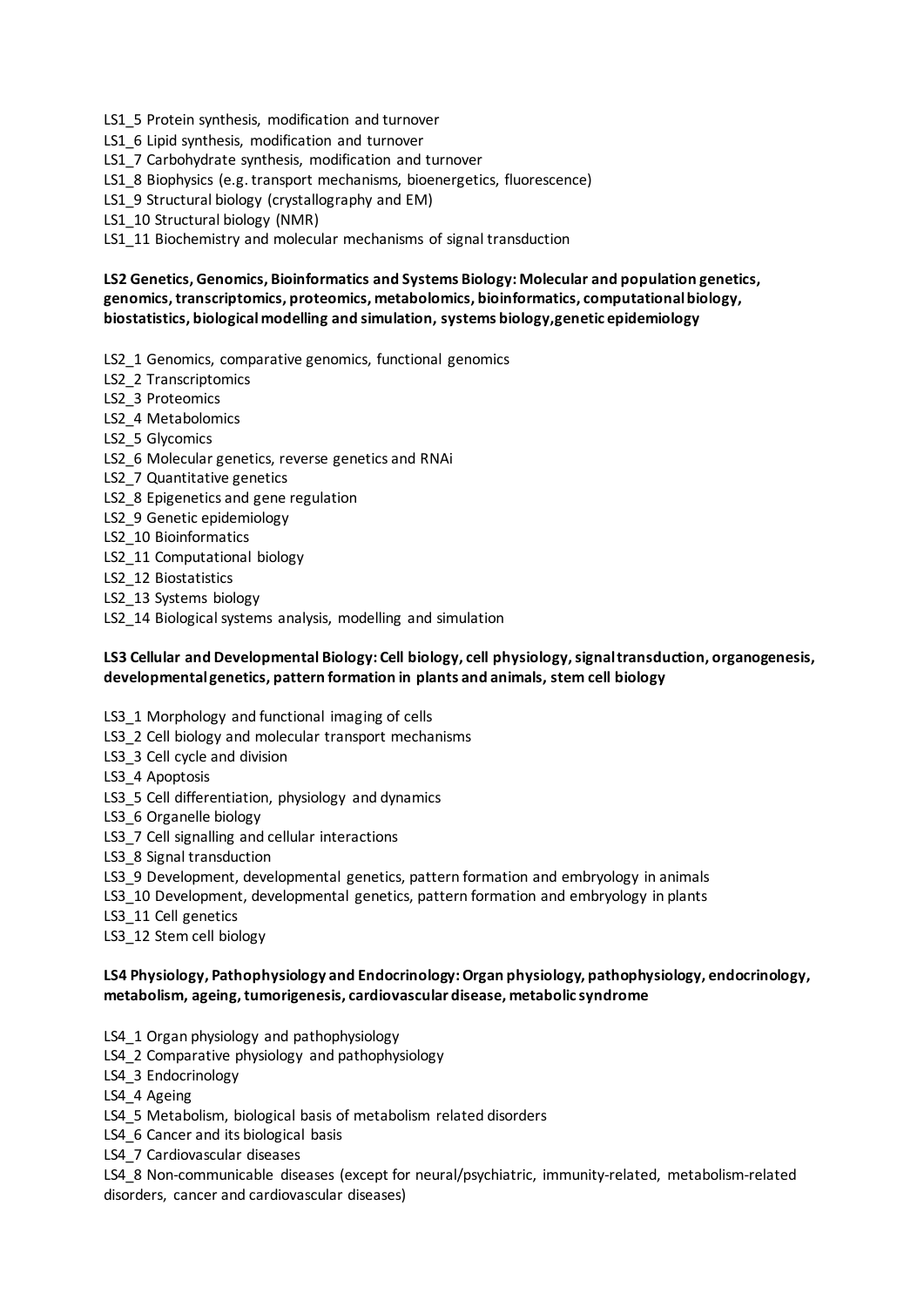## **LS5 Neurosciences and Neural Disorders: Neurobiology, neuroanatomy, neurophysiology, neurochemistry, neuropharmacology, neuroimaging, systems neuroscience, neurological and psychiatric disorders**

- LS5\_1 Neuroanatomy and neurophysiology
- LS5\_2 Molecular and cellular neuroscience
- LS5\_3 Neurochemistry and neuropharmacology
- LS5\_4 Sensory systems (e.g. visual system, auditory system)
- LS5 5 Mechanisms of pain
- LS5 6 Developmental neurobiology
- LS5 7 Cognition (e.g. learning, memory, emotions, speech)
- LS5\_8 Behavioural neuroscience (e.g. sleep, consciousness, handedness)
- LS5\_9 Systems neuroscience
- LS5 10 Neuroimaging and computational neuroscience
- LS5\_11 Neurological disorders (e.g. Alzheimer's disease, Huntington's disease, Parkinson's disease)

LS5\_12 Psychiatric disorders (e.g. schizophrenia, autism, Tourette's syndrome, obsessive compulsive disorder, depression, bipolar disorder, attention deficit hyperactivity disorder)

#### **LS6 Immunity and Infection: The immune system and related disorders, infectious agents and diseases, prevention and treatment of infection**

- LS6 1 Innate immunity and inflammation
- LS6\_2 Adaptive immunity
- LS6\_3 Phagocytosis and cellular immunity
- LS6\_4 Immunosignalling
- LS6 5 Immunological memory and tolerance
- LS6\_6 Immunogenetics
- LS6\_7 Microbiology
- LS6\_8 Virology
- LS6\_9 Bacteriology
- LS6\_10 Parasitology
- LS6 11 Prevention and treatment of infection by pathogens (e.g. vaccination, antibiotics, fungicide)
- LS6\_12 Biological basis of immunity related disorders (e.g. autoimmunity)
- LS6 13 Veterinary medicine and infectious diseases in animals

## **LS7 Diagnostic Tools, Therapies and Public Health: Aetiology, diagnosis and treatment of disease, public health, epidemiology, pharmacology, clinical medicine, regenerative medicine, medical ethics**

- LS7\_1 Medical engineering and technology
- LS7\_2 Diagnostic tools (e.g. genetic, imaging)
- LS7\_3 Pharmacology, pharmacogenomics, drug discovery and design, drug therapy
- LS7\_4 Analgesia and Surgery
- LS7\_5 Toxicology
- LS7\_6 Gene therapy, cell therapy, regenerative medicine
- LS7\_7 Radiation therapy
- LS7 8 Health services, health care research
- metabolism-related disorders, cancer and cardiovascular diseases)
- LS7 9 Public health and epidemiology
- LS7\_10 Environment and health risks, occupational medicine
- LS7\_11 Medical ethics

# **LS8 Evolutionary, Population and Environmental Biology: Evolution, ecology, animal behaviour, population biology, biodiversity, biogeography, marine biology, eco-toxicology, microbial ecology**